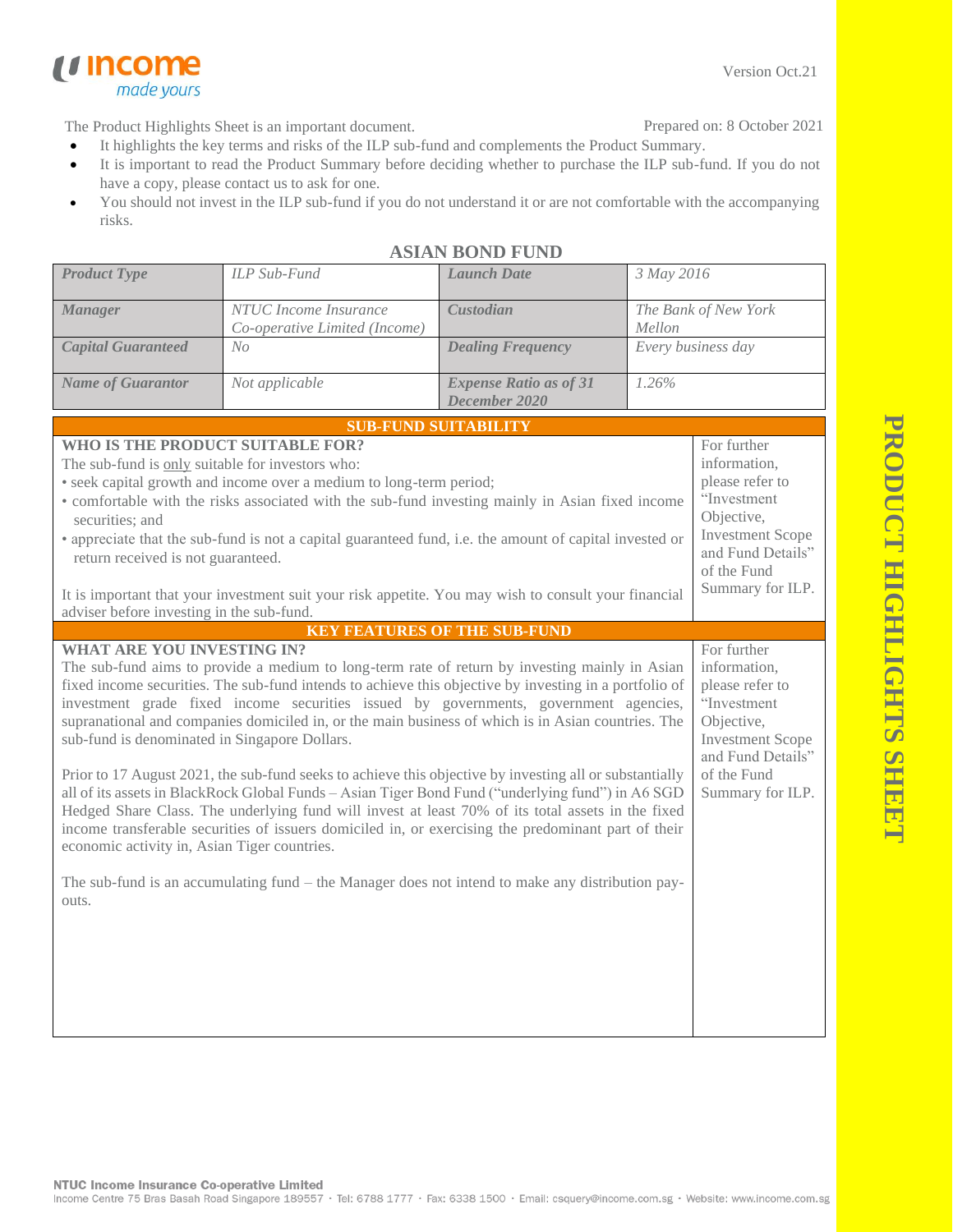

| <b>Investment Strategy</b><br>The sub-fund uses a fundamental active investment approach that blends top-down macroeconomic<br>analysis with bottom-up to credit selection. Quantitative tools will be used to support the investment<br>process, notably in the areas of fair value assessments, portfolio construction and risk management.<br>The Sub-Investment Manager seeks to generate additional alpha through off-benchmark allocations,<br>including Asian local currency debt and investments in non-benchmark USD credit in the Asia<br>Pacific region. Fixed Income derivatives may be used as alternative investments when compared on<br>relative value basis against physical bonds.<br>Prior to 17 August 2021, the underlying fund seeks to invest in bonds issued by governments and<br>companies in Asia excluding Japan. The currency exposure of the underlying fund is flexibly<br>managed. The underlying fund may use financial derivative instruments for investment purposes and<br>for purposes of efficient portfolio management. | For further<br>information,<br>please refer to<br>"Investment<br>Scope and<br>Investment<br>Approach" of the<br>Fund Summary<br>for ILP. |  |
|----------------------------------------------------------------------------------------------------------------------------------------------------------------------------------------------------------------------------------------------------------------------------------------------------------------------------------------------------------------------------------------------------------------------------------------------------------------------------------------------------------------------------------------------------------------------------------------------------------------------------------------------------------------------------------------------------------------------------------------------------------------------------------------------------------------------------------------------------------------------------------------------------------------------------------------------------------------------------------------------------------------------------------------------------------------|------------------------------------------------------------------------------------------------------------------------------------------|--|
| <b>Parties Involved</b>                                                                                                                                                                                                                                                                                                                                                                                                                                                                                                                                                                                                                                                                                                                                                                                                                                                                                                                                                                                                                                        |                                                                                                                                          |  |
| WHO ARE YOU INVESTING WITH?<br>The sub-fund is managed by NTUC Income Insurance Co-operative Limited. The Sub-Investment<br>Manager is BlackRock (Singapore) Limited<br>The custodian of the sub-fund is The Bank of New York Mellon.                                                                                                                                                                                                                                                                                                                                                                                                                                                                                                                                                                                                                                                                                                                                                                                                                          | For further<br>information,<br>please refer to<br>"Fund Manager"<br>of the Fund<br>Summary for ILP.                                      |  |
| <b>KEY RISKS</b>                                                                                                                                                                                                                                                                                                                                                                                                                                                                                                                                                                                                                                                                                                                                                                                                                                                                                                                                                                                                                                               |                                                                                                                                          |  |
| WHAT ARE THE KEY RISKS OF THIS INVESTMENT?<br>You should consider and satisfy yourself as to the risks of investing in the sub-fund. An investment<br>in the sub-fund is meant to produce returns over the long-term. You should not expect to obtain short-<br>term gains from such investments. The risk factors may cause you to lose some or all of your<br>investments. A description of the major risks is provided below.                                                                                                                                                                                                                                                                                                                                                                                                                                                                                                                                                                                                                               | For further<br>information,<br>please refer to<br>"Risks" of the<br>Fund Summary<br>for ILP.                                             |  |
| <b>Market and Credit Risks</b>                                                                                                                                                                                                                                                                                                                                                                                                                                                                                                                                                                                                                                                                                                                                                                                                                                                                                                                                                                                                                                 |                                                                                                                                          |  |
| You are exposed to the following risks:                                                                                                                                                                                                                                                                                                                                                                                                                                                                                                                                                                                                                                                                                                                                                                                                                                                                                                                                                                                                                        |                                                                                                                                          |  |
| <b>Market Risks</b><br>The value of investments by the sub-fund may go up and down due to changing economic, political<br>or market conditions, or due to an issuer's individual situation.<br><b>Interest Rate Risks</b>                                                                                                                                                                                                                                                                                                                                                                                                                                                                                                                                                                                                                                                                                                                                                                                                                                      |                                                                                                                                          |  |
| The sub-fund's investment in debt securities may be subject to the risk of interest rate fluctuations<br>which may cause the price of debt securities to go up or down. In general, as nominal interest rates<br>rise, the value of fixed income securities is likely to fall.                                                                                                                                                                                                                                                                                                                                                                                                                                                                                                                                                                                                                                                                                                                                                                                 |                                                                                                                                          |  |
| <b>Currency Risks</b><br>Changes in exchange rates between currencies or the conversion from one currency to another may<br>cause the value of the sub-fund's investments to diminish or increase. Currency exchange rates may<br>fluctuate significantly over short periods of time. The Sub-Investment Manager will actively hedge<br>the foreign currency exposure in order to manage the currency risk, but will not knowingly leverage<br>in the foreign currency exposure.                                                                                                                                                                                                                                                                                                                                                                                                                                                                                                                                                                               |                                                                                                                                          |  |
| <b>Credit Risks</b><br>The value of the sub-fund will be negatively affected if the issuer or guarantor of a fixed income<br>instrument, or counterparty to a derivative contract, is unable or unwilling to meet its financial<br>obligations.                                                                                                                                                                                                                                                                                                                                                                                                                                                                                                                                                                                                                                                                                                                                                                                                                |                                                                                                                                          |  |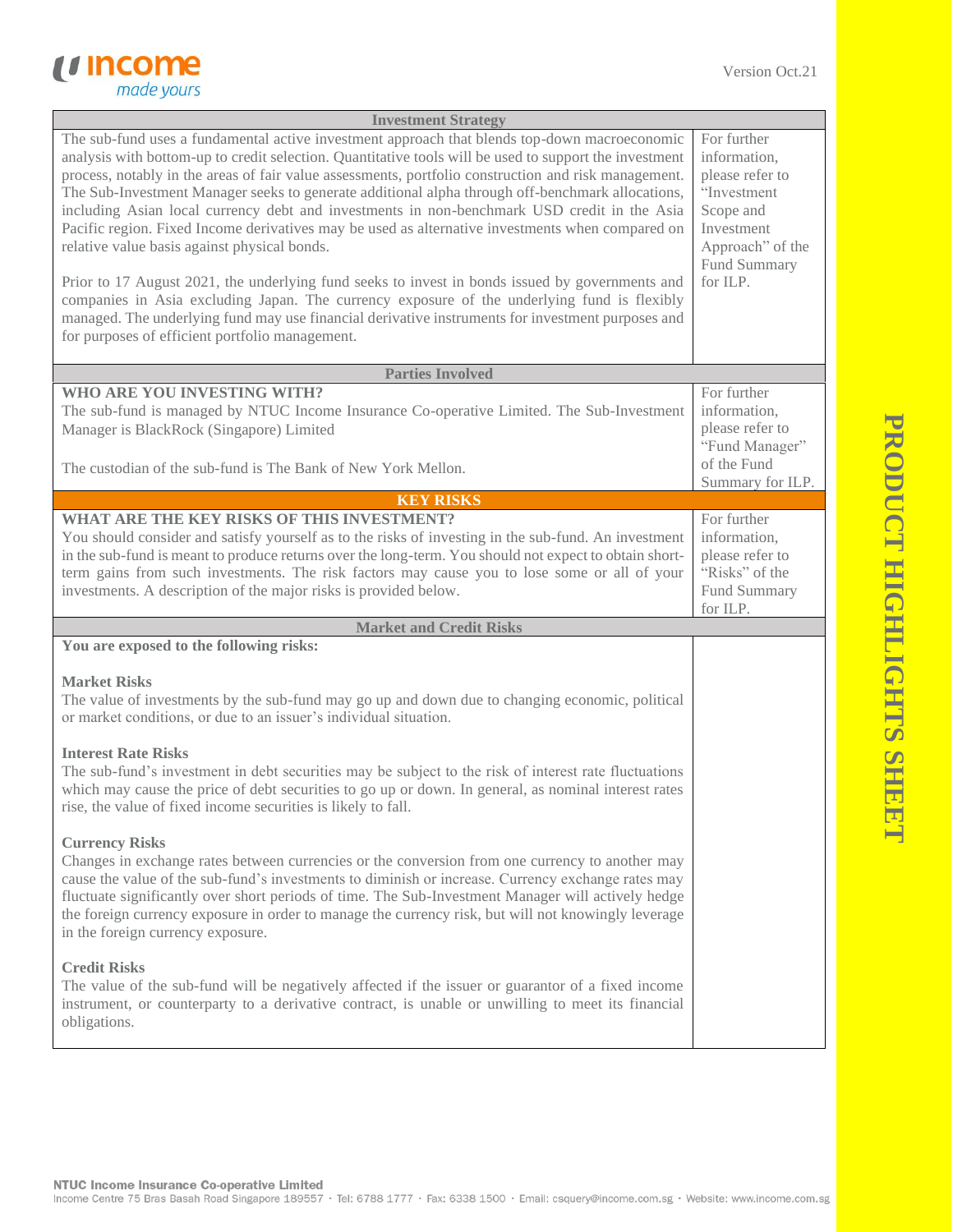## *<u>Income</u>*<br> *made yours*

| <b>Sovereign Debt Risks</b><br>The sub-fund may invest in bonds issued or guaranteed by governments or authorities, which may<br>involve political, economic, default or other risks. |                                                                                                                                                                                                                                                                                                                                                                                                                                                                                                                                                                                                                                                                                                                                                                                                                                                                                                                                                                                                |                                                                            |  |  |
|---------------------------------------------------------------------------------------------------------------------------------------------------------------------------------------|------------------------------------------------------------------------------------------------------------------------------------------------------------------------------------------------------------------------------------------------------------------------------------------------------------------------------------------------------------------------------------------------------------------------------------------------------------------------------------------------------------------------------------------------------------------------------------------------------------------------------------------------------------------------------------------------------------------------------------------------------------------------------------------------------------------------------------------------------------------------------------------------------------------------------------------------------------------------------------------------|----------------------------------------------------------------------------|--|--|
| <b>Emerging Markets Risks</b><br>Emerging markets will generally be subject to greater political, legal, counterparty and operational<br>risks.                                       |                                                                                                                                                                                                                                                                                                                                                                                                                                                                                                                                                                                                                                                                                                                                                                                                                                                                                                                                                                                                |                                                                            |  |  |
|                                                                                                                                                                                       | <b>Foreign Investment Restriction Risks</b><br>Some countries prohibit or restrict the repatriation of income, capital or the proceeds from the sale<br>of securities. The sub-fund may incur higher costs investing in these countries. Such restrictions may<br>delay the investment or repatriation of capital of the sub-fund.                                                                                                                                                                                                                                                                                                                                                                                                                                                                                                                                                                                                                                                             |                                                                            |  |  |
|                                                                                                                                                                                       | <b>Liquidity Risks</b>                                                                                                                                                                                                                                                                                                                                                                                                                                                                                                                                                                                                                                                                                                                                                                                                                                                                                                                                                                         |                                                                            |  |  |
| Manager.                                                                                                                                                                              | You are exposed to liquidity risks<br>There is no secondary market for the sub-fund. All redemption requests should be made to the                                                                                                                                                                                                                                                                                                                                                                                                                                                                                                                                                                                                                                                                                                                                                                                                                                                             |                                                                            |  |  |
|                                                                                                                                                                                       | <b>Product-Specific Risks</b>                                                                                                                                                                                                                                                                                                                                                                                                                                                                                                                                                                                                                                                                                                                                                                                                                                                                                                                                                                  |                                                                            |  |  |
|                                                                                                                                                                                       | You are exposed to the following risks:                                                                                                                                                                                                                                                                                                                                                                                                                                                                                                                                                                                                                                                                                                                                                                                                                                                                                                                                                        |                                                                            |  |  |
| <b>Derivatives Risks</b><br>derivatives.<br><b>High Yield Risks</b>                                                                                                                   | The sub-fund may invest in derivatives instruments including futures, options, forwards, swaps or<br>credit derivatives for purposes of hedging and/or efficient portfolio management. Derivatives involve<br>risks different from, and, in some cases, greater than, the risks presented by more traditional securities<br>investments. The usage of derivatives may negatively impact the value of the sub-fund. The sub-<br>fund's exposure to financial derivatives or embedded financial derivatives will be calculated in<br>accordance with provisions of the Code on Collective Investment Schemes. The Manager will ensure<br>that the risk management and compliance procedures are adequate and have been or will be<br>implemented and that it has the necessary expertise to manage the risks relating to the use of financial<br>The sub-fund may be subject to greater levels of interest rate, credit and liquidity risks than funds<br>that do not invest in such securities. |                                                                            |  |  |
|                                                                                                                                                                                       | <b>FEES AND CHARGES</b>                                                                                                                                                                                                                                                                                                                                                                                                                                                                                                                                                                                                                                                                                                                                                                                                                                                                                                                                                                        |                                                                            |  |  |
| Payable directly by you                                                                                                                                                               | WHAT ARE THE FEES AND CHARGES OF THIS INVESTMENT?<br>You will need to pay the following fees and charges as a percentage of your gross investment sum:                                                                                                                                                                                                                                                                                                                                                                                                                                                                                                                                                                                                                                                                                                                                                                                                                                         | For further<br>information,<br>please refer to<br>"Fees and<br>Charges" in |  |  |
| Premium<br>Charge                                                                                                                                                                     | Premium charge may apply. Please refer to the fees and charges in the Product<br>Summary of the applicable ILP for details.                                                                                                                                                                                                                                                                                                                                                                                                                                                                                                                                                                                                                                                                                                                                                                                                                                                                    | section 4 of the<br><b>Product Summary</b>                                 |  |  |
| Policy Fee                                                                                                                                                                            | Policy fee may apply. Please refer to the fees and charges in the Product<br>Summary of the applicable ILP for details.                                                                                                                                                                                                                                                                                                                                                                                                                                                                                                                                                                                                                                                                                                                                                                                                                                                                        | for ILP.                                                                   |  |  |
| Switching<br>Fee                                                                                                                                                                      | We currently don't charge for fund switches. Please refer to the fees and charges<br>in the Product Summary of the applicable ILP for details.                                                                                                                                                                                                                                                                                                                                                                                                                                                                                                                                                                                                                                                                                                                                                                                                                                                 |                                                                            |  |  |
| Surrender<br>Charge                                                                                                                                                                   | Surrender charge may apply. Please refer to the fees and charges in the Product<br>Summary of the applicable ILP for details.                                                                                                                                                                                                                                                                                                                                                                                                                                                                                                                                                                                                                                                                                                                                                                                                                                                                  |                                                                            |  |  |
|                                                                                                                                                                                       | There may be other fees and charges imposed at the investment-linked product level. Please refer to<br>the Product Summary of applicable ILP which you have purchased or intend to purchase for details.                                                                                                                                                                                                                                                                                                                                                                                                                                                                                                                                                                                                                                                                                                                                                                                       |                                                                            |  |  |

## PRODUCT HIGHLIGHTS SHEET **PRODUCT HIGHLIGHTS SHEET**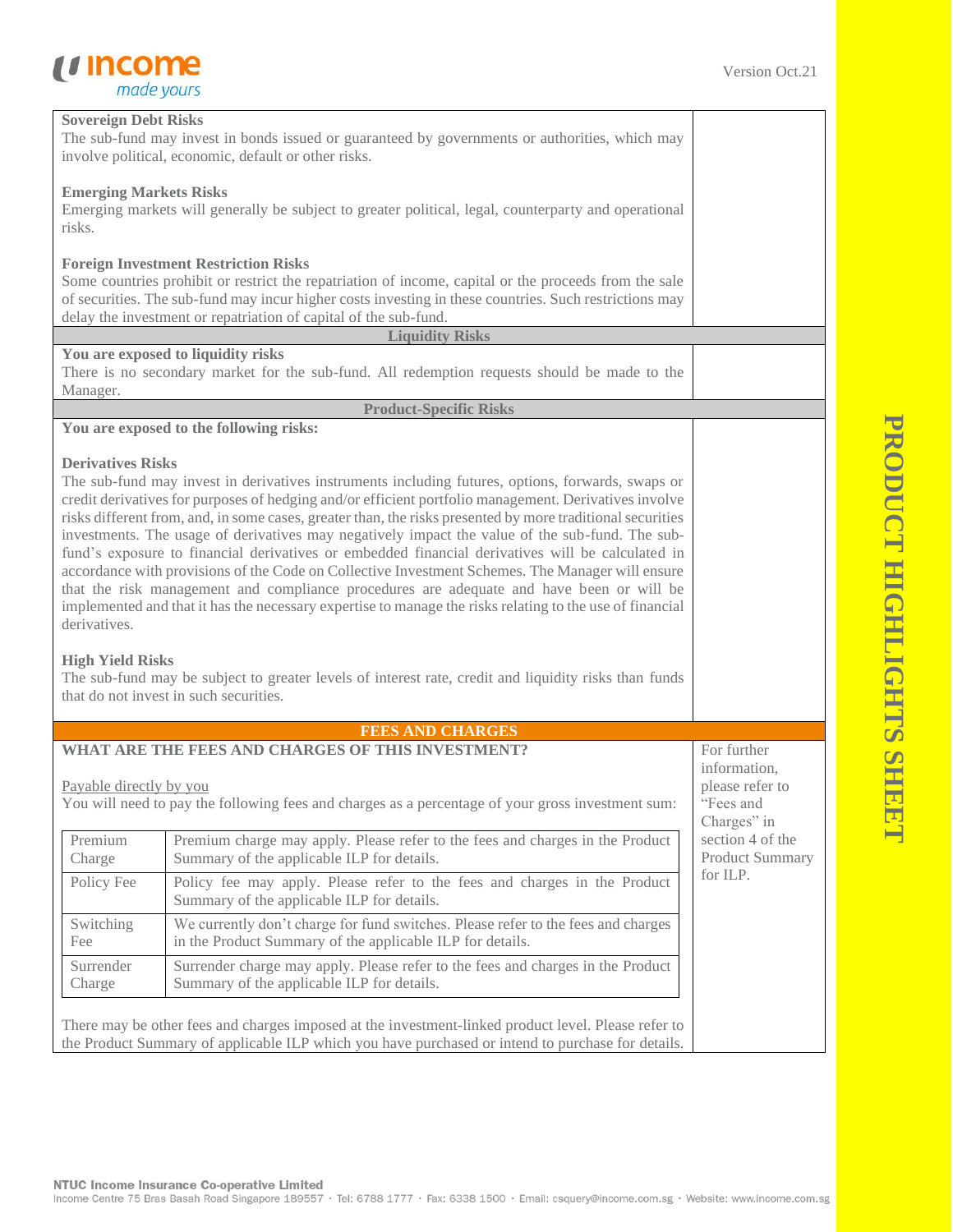

| Payable by the ILP sub-fund from invested proceeds<br>The sub-fund will pay the following fees and charges to the Manager and other parties:<br>Annual<br>0.9% per annum, The Annual Management Fee is not guaranteed and may be<br>Management<br>reviewed from time to time. However, it shall not exceed 2.0% of the sub-fund<br>Fee<br>balance at any point of time.<br>Prior to 17 August 2021, the Annual Management Fee is 1.0% p.a. which<br>includes management fee charged by the manager of the BlackRock Global<br>Funds - Asian Tiger Bond Fund.<br><b>VALUATIONS AND EXITING FROM THIS INVESTMENT</b><br><b>HOW OFTEN ARE VALUATIONS AVAILABLE?</b><br>For further<br>The sub-fund is valued daily on an offer/bid basis. All transactions for ILP are based on forward<br>information,<br>please refer to<br>pricing. The prices are updated on the website of Income on each business day.<br>"Subscription of<br>HOW CAN YOU EXIT FROM THIS INVESTMENT AND WHAT ARE THE RISKS AND<br>Units" and<br><b>COSTS IN DOING SO?</b><br>"Redemption of<br>Units" in section<br>You can exit the sub-fund at any time by informing the insurer, either directly or through the financial<br>adviser from whom you purchased the sub-fund.<br>5 and 6 of the<br>If you do so within the cancellation period of 14 days from time of purchase, you may do so without<br><b>Product Summary</b><br>incurring the sales charge and fees stated above. However, you will have to take the risk for any price<br>for ILP.<br>changes in the NAV of the sub-fund since you purchased it.<br>You will receive the sale proceeds within 7 business days from the time the insurer receives your<br>request to exit from the sub-fund.<br>Your exit price is determined as follows:<br>1. If you submit the redemption order before 3 pm on a business day, you will be paid a bid<br>price based on the net asset value of the sub-fund at the close of that business day.<br>2. If you submit the redemption order after 3 pm, you will be paid a price bid based on the<br>net asset value at the close of the next business day.<br>The sale proceeds that you will receive will be the exit price multiplied by the number of units sold,<br>less any charges as stated in the terms of the ILP, if applicable.<br>An example, assuming that redemption charge is not applicable, is as follows<br>Number of units sold<br>Exit price<br>X<br><b>Gross Sale Proceeds</b><br>$=$<br>S\$1.250<br>X<br>1,000<br>S\$1,250<br>$\equiv$<br><b>Gross Sale Proceeds</b><br><b>Redemption Charge</b><br><b>Net Sale Proceeds</b><br>$=$<br>S\$1,250<br>S\$0.00<br>S\$1,250<br>$=$<br>Depending on the ILP that you are investing in, a redemption charge may be applicable. Please refer<br>to the Product Summary of the ILP for more details.<br><b>CONTACT INFORMATION</b><br>HOW DO YOU CONTACT US?<br>More information on the sub-fund could be obtained from the following website:<br>www.income.com.sg/fund/coopprices.asp |  |  |  |  |  |
|-----------------------------------------------------------------------------------------------------------------------------------------------------------------------------------------------------------------------------------------------------------------------------------------------------------------------------------------------------------------------------------------------------------------------------------------------------------------------------------------------------------------------------------------------------------------------------------------------------------------------------------------------------------------------------------------------------------------------------------------------------------------------------------------------------------------------------------------------------------------------------------------------------------------------------------------------------------------------------------------------------------------------------------------------------------------------------------------------------------------------------------------------------------------------------------------------------------------------------------------------------------------------------------------------------------------------------------------------------------------------------------------------------------------------------------------------------------------------------------------------------------------------------------------------------------------------------------------------------------------------------------------------------------------------------------------------------------------------------------------------------------------------------------------------------------------------------------------------------------------------------------------------------------------------------------------------------------------------------------------------------------------------------------------------------------------------------------------------------------------------------------------------------------------------------------------------------------------------------------------------------------------------------------------------------------------------------------------------------------------------------------------------------------------------------------------------------------------------------------------------------------------------------------------------------------------------------------------------------------------------------------------------------------------------------------------------------------------------------------------------------------------------------------------------------------------------------------------------------------------------------------------------------------------------------------------------------------------------------------------------------------------------------|--|--|--|--|--|
|                                                                                                                                                                                                                                                                                                                                                                                                                                                                                                                                                                                                                                                                                                                                                                                                                                                                                                                                                                                                                                                                                                                                                                                                                                                                                                                                                                                                                                                                                                                                                                                                                                                                                                                                                                                                                                                                                                                                                                                                                                                                                                                                                                                                                                                                                                                                                                                                                                                                                                                                                                                                                                                                                                                                                                                                                                                                                                                                                                                                                             |  |  |  |  |  |
|                                                                                                                                                                                                                                                                                                                                                                                                                                                                                                                                                                                                                                                                                                                                                                                                                                                                                                                                                                                                                                                                                                                                                                                                                                                                                                                                                                                                                                                                                                                                                                                                                                                                                                                                                                                                                                                                                                                                                                                                                                                                                                                                                                                                                                                                                                                                                                                                                                                                                                                                                                                                                                                                                                                                                                                                                                                                                                                                                                                                                             |  |  |  |  |  |
|                                                                                                                                                                                                                                                                                                                                                                                                                                                                                                                                                                                                                                                                                                                                                                                                                                                                                                                                                                                                                                                                                                                                                                                                                                                                                                                                                                                                                                                                                                                                                                                                                                                                                                                                                                                                                                                                                                                                                                                                                                                                                                                                                                                                                                                                                                                                                                                                                                                                                                                                                                                                                                                                                                                                                                                                                                                                                                                                                                                                                             |  |  |  |  |  |
|                                                                                                                                                                                                                                                                                                                                                                                                                                                                                                                                                                                                                                                                                                                                                                                                                                                                                                                                                                                                                                                                                                                                                                                                                                                                                                                                                                                                                                                                                                                                                                                                                                                                                                                                                                                                                                                                                                                                                                                                                                                                                                                                                                                                                                                                                                                                                                                                                                                                                                                                                                                                                                                                                                                                                                                                                                                                                                                                                                                                                             |  |  |  |  |  |
|                                                                                                                                                                                                                                                                                                                                                                                                                                                                                                                                                                                                                                                                                                                                                                                                                                                                                                                                                                                                                                                                                                                                                                                                                                                                                                                                                                                                                                                                                                                                                                                                                                                                                                                                                                                                                                                                                                                                                                                                                                                                                                                                                                                                                                                                                                                                                                                                                                                                                                                                                                                                                                                                                                                                                                                                                                                                                                                                                                                                                             |  |  |  |  |  |
|                                                                                                                                                                                                                                                                                                                                                                                                                                                                                                                                                                                                                                                                                                                                                                                                                                                                                                                                                                                                                                                                                                                                                                                                                                                                                                                                                                                                                                                                                                                                                                                                                                                                                                                                                                                                                                                                                                                                                                                                                                                                                                                                                                                                                                                                                                                                                                                                                                                                                                                                                                                                                                                                                                                                                                                                                                                                                                                                                                                                                             |  |  |  |  |  |
|                                                                                                                                                                                                                                                                                                                                                                                                                                                                                                                                                                                                                                                                                                                                                                                                                                                                                                                                                                                                                                                                                                                                                                                                                                                                                                                                                                                                                                                                                                                                                                                                                                                                                                                                                                                                                                                                                                                                                                                                                                                                                                                                                                                                                                                                                                                                                                                                                                                                                                                                                                                                                                                                                                                                                                                                                                                                                                                                                                                                                             |  |  |  |  |  |
|                                                                                                                                                                                                                                                                                                                                                                                                                                                                                                                                                                                                                                                                                                                                                                                                                                                                                                                                                                                                                                                                                                                                                                                                                                                                                                                                                                                                                                                                                                                                                                                                                                                                                                                                                                                                                                                                                                                                                                                                                                                                                                                                                                                                                                                                                                                                                                                                                                                                                                                                                                                                                                                                                                                                                                                                                                                                                                                                                                                                                             |  |  |  |  |  |
|                                                                                                                                                                                                                                                                                                                                                                                                                                                                                                                                                                                                                                                                                                                                                                                                                                                                                                                                                                                                                                                                                                                                                                                                                                                                                                                                                                                                                                                                                                                                                                                                                                                                                                                                                                                                                                                                                                                                                                                                                                                                                                                                                                                                                                                                                                                                                                                                                                                                                                                                                                                                                                                                                                                                                                                                                                                                                                                                                                                                                             |  |  |  |  |  |
|                                                                                                                                                                                                                                                                                                                                                                                                                                                                                                                                                                                                                                                                                                                                                                                                                                                                                                                                                                                                                                                                                                                                                                                                                                                                                                                                                                                                                                                                                                                                                                                                                                                                                                                                                                                                                                                                                                                                                                                                                                                                                                                                                                                                                                                                                                                                                                                                                                                                                                                                                                                                                                                                                                                                                                                                                                                                                                                                                                                                                             |  |  |  |  |  |
|                                                                                                                                                                                                                                                                                                                                                                                                                                                                                                                                                                                                                                                                                                                                                                                                                                                                                                                                                                                                                                                                                                                                                                                                                                                                                                                                                                                                                                                                                                                                                                                                                                                                                                                                                                                                                                                                                                                                                                                                                                                                                                                                                                                                                                                                                                                                                                                                                                                                                                                                                                                                                                                                                                                                                                                                                                                                                                                                                                                                                             |  |  |  |  |  |
|                                                                                                                                                                                                                                                                                                                                                                                                                                                                                                                                                                                                                                                                                                                                                                                                                                                                                                                                                                                                                                                                                                                                                                                                                                                                                                                                                                                                                                                                                                                                                                                                                                                                                                                                                                                                                                                                                                                                                                                                                                                                                                                                                                                                                                                                                                                                                                                                                                                                                                                                                                                                                                                                                                                                                                                                                                                                                                                                                                                                                             |  |  |  |  |  |
|                                                                                                                                                                                                                                                                                                                                                                                                                                                                                                                                                                                                                                                                                                                                                                                                                                                                                                                                                                                                                                                                                                                                                                                                                                                                                                                                                                                                                                                                                                                                                                                                                                                                                                                                                                                                                                                                                                                                                                                                                                                                                                                                                                                                                                                                                                                                                                                                                                                                                                                                                                                                                                                                                                                                                                                                                                                                                                                                                                                                                             |  |  |  |  |  |
|                                                                                                                                                                                                                                                                                                                                                                                                                                                                                                                                                                                                                                                                                                                                                                                                                                                                                                                                                                                                                                                                                                                                                                                                                                                                                                                                                                                                                                                                                                                                                                                                                                                                                                                                                                                                                                                                                                                                                                                                                                                                                                                                                                                                                                                                                                                                                                                                                                                                                                                                                                                                                                                                                                                                                                                                                                                                                                                                                                                                                             |  |  |  |  |  |
|                                                                                                                                                                                                                                                                                                                                                                                                                                                                                                                                                                                                                                                                                                                                                                                                                                                                                                                                                                                                                                                                                                                                                                                                                                                                                                                                                                                                                                                                                                                                                                                                                                                                                                                                                                                                                                                                                                                                                                                                                                                                                                                                                                                                                                                                                                                                                                                                                                                                                                                                                                                                                                                                                                                                                                                                                                                                                                                                                                                                                             |  |  |  |  |  |
|                                                                                                                                                                                                                                                                                                                                                                                                                                                                                                                                                                                                                                                                                                                                                                                                                                                                                                                                                                                                                                                                                                                                                                                                                                                                                                                                                                                                                                                                                                                                                                                                                                                                                                                                                                                                                                                                                                                                                                                                                                                                                                                                                                                                                                                                                                                                                                                                                                                                                                                                                                                                                                                                                                                                                                                                                                                                                                                                                                                                                             |  |  |  |  |  |
|                                                                                                                                                                                                                                                                                                                                                                                                                                                                                                                                                                                                                                                                                                                                                                                                                                                                                                                                                                                                                                                                                                                                                                                                                                                                                                                                                                                                                                                                                                                                                                                                                                                                                                                                                                                                                                                                                                                                                                                                                                                                                                                                                                                                                                                                                                                                                                                                                                                                                                                                                                                                                                                                                                                                                                                                                                                                                                                                                                                                                             |  |  |  |  |  |
|                                                                                                                                                                                                                                                                                                                                                                                                                                                                                                                                                                                                                                                                                                                                                                                                                                                                                                                                                                                                                                                                                                                                                                                                                                                                                                                                                                                                                                                                                                                                                                                                                                                                                                                                                                                                                                                                                                                                                                                                                                                                                                                                                                                                                                                                                                                                                                                                                                                                                                                                                                                                                                                                                                                                                                                                                                                                                                                                                                                                                             |  |  |  |  |  |
|                                                                                                                                                                                                                                                                                                                                                                                                                                                                                                                                                                                                                                                                                                                                                                                                                                                                                                                                                                                                                                                                                                                                                                                                                                                                                                                                                                                                                                                                                                                                                                                                                                                                                                                                                                                                                                                                                                                                                                                                                                                                                                                                                                                                                                                                                                                                                                                                                                                                                                                                                                                                                                                                                                                                                                                                                                                                                                                                                                                                                             |  |  |  |  |  |
|                                                                                                                                                                                                                                                                                                                                                                                                                                                                                                                                                                                                                                                                                                                                                                                                                                                                                                                                                                                                                                                                                                                                                                                                                                                                                                                                                                                                                                                                                                                                                                                                                                                                                                                                                                                                                                                                                                                                                                                                                                                                                                                                                                                                                                                                                                                                                                                                                                                                                                                                                                                                                                                                                                                                                                                                                                                                                                                                                                                                                             |  |  |  |  |  |
|                                                                                                                                                                                                                                                                                                                                                                                                                                                                                                                                                                                                                                                                                                                                                                                                                                                                                                                                                                                                                                                                                                                                                                                                                                                                                                                                                                                                                                                                                                                                                                                                                                                                                                                                                                                                                                                                                                                                                                                                                                                                                                                                                                                                                                                                                                                                                                                                                                                                                                                                                                                                                                                                                                                                                                                                                                                                                                                                                                                                                             |  |  |  |  |  |
|                                                                                                                                                                                                                                                                                                                                                                                                                                                                                                                                                                                                                                                                                                                                                                                                                                                                                                                                                                                                                                                                                                                                                                                                                                                                                                                                                                                                                                                                                                                                                                                                                                                                                                                                                                                                                                                                                                                                                                                                                                                                                                                                                                                                                                                                                                                                                                                                                                                                                                                                                                                                                                                                                                                                                                                                                                                                                                                                                                                                                             |  |  |  |  |  |
|                                                                                                                                                                                                                                                                                                                                                                                                                                                                                                                                                                                                                                                                                                                                                                                                                                                                                                                                                                                                                                                                                                                                                                                                                                                                                                                                                                                                                                                                                                                                                                                                                                                                                                                                                                                                                                                                                                                                                                                                                                                                                                                                                                                                                                                                                                                                                                                                                                                                                                                                                                                                                                                                                                                                                                                                                                                                                                                                                                                                                             |  |  |  |  |  |
|                                                                                                                                                                                                                                                                                                                                                                                                                                                                                                                                                                                                                                                                                                                                                                                                                                                                                                                                                                                                                                                                                                                                                                                                                                                                                                                                                                                                                                                                                                                                                                                                                                                                                                                                                                                                                                                                                                                                                                                                                                                                                                                                                                                                                                                                                                                                                                                                                                                                                                                                                                                                                                                                                                                                                                                                                                                                                                                                                                                                                             |  |  |  |  |  |
|                                                                                                                                                                                                                                                                                                                                                                                                                                                                                                                                                                                                                                                                                                                                                                                                                                                                                                                                                                                                                                                                                                                                                                                                                                                                                                                                                                                                                                                                                                                                                                                                                                                                                                                                                                                                                                                                                                                                                                                                                                                                                                                                                                                                                                                                                                                                                                                                                                                                                                                                                                                                                                                                                                                                                                                                                                                                                                                                                                                                                             |  |  |  |  |  |
|                                                                                                                                                                                                                                                                                                                                                                                                                                                                                                                                                                                                                                                                                                                                                                                                                                                                                                                                                                                                                                                                                                                                                                                                                                                                                                                                                                                                                                                                                                                                                                                                                                                                                                                                                                                                                                                                                                                                                                                                                                                                                                                                                                                                                                                                                                                                                                                                                                                                                                                                                                                                                                                                                                                                                                                                                                                                                                                                                                                                                             |  |  |  |  |  |
|                                                                                                                                                                                                                                                                                                                                                                                                                                                                                                                                                                                                                                                                                                                                                                                                                                                                                                                                                                                                                                                                                                                                                                                                                                                                                                                                                                                                                                                                                                                                                                                                                                                                                                                                                                                                                                                                                                                                                                                                                                                                                                                                                                                                                                                                                                                                                                                                                                                                                                                                                                                                                                                                                                                                                                                                                                                                                                                                                                                                                             |  |  |  |  |  |
|                                                                                                                                                                                                                                                                                                                                                                                                                                                                                                                                                                                                                                                                                                                                                                                                                                                                                                                                                                                                                                                                                                                                                                                                                                                                                                                                                                                                                                                                                                                                                                                                                                                                                                                                                                                                                                                                                                                                                                                                                                                                                                                                                                                                                                                                                                                                                                                                                                                                                                                                                                                                                                                                                                                                                                                                                                                                                                                                                                                                                             |  |  |  |  |  |
|                                                                                                                                                                                                                                                                                                                                                                                                                                                                                                                                                                                                                                                                                                                                                                                                                                                                                                                                                                                                                                                                                                                                                                                                                                                                                                                                                                                                                                                                                                                                                                                                                                                                                                                                                                                                                                                                                                                                                                                                                                                                                                                                                                                                                                                                                                                                                                                                                                                                                                                                                                                                                                                                                                                                                                                                                                                                                                                                                                                                                             |  |  |  |  |  |
|                                                                                                                                                                                                                                                                                                                                                                                                                                                                                                                                                                                                                                                                                                                                                                                                                                                                                                                                                                                                                                                                                                                                                                                                                                                                                                                                                                                                                                                                                                                                                                                                                                                                                                                                                                                                                                                                                                                                                                                                                                                                                                                                                                                                                                                                                                                                                                                                                                                                                                                                                                                                                                                                                                                                                                                                                                                                                                                                                                                                                             |  |  |  |  |  |
|                                                                                                                                                                                                                                                                                                                                                                                                                                                                                                                                                                                                                                                                                                                                                                                                                                                                                                                                                                                                                                                                                                                                                                                                                                                                                                                                                                                                                                                                                                                                                                                                                                                                                                                                                                                                                                                                                                                                                                                                                                                                                                                                                                                                                                                                                                                                                                                                                                                                                                                                                                                                                                                                                                                                                                                                                                                                                                                                                                                                                             |  |  |  |  |  |
|                                                                                                                                                                                                                                                                                                                                                                                                                                                                                                                                                                                                                                                                                                                                                                                                                                                                                                                                                                                                                                                                                                                                                                                                                                                                                                                                                                                                                                                                                                                                                                                                                                                                                                                                                                                                                                                                                                                                                                                                                                                                                                                                                                                                                                                                                                                                                                                                                                                                                                                                                                                                                                                                                                                                                                                                                                                                                                                                                                                                                             |  |  |  |  |  |
|                                                                                                                                                                                                                                                                                                                                                                                                                                                                                                                                                                                                                                                                                                                                                                                                                                                                                                                                                                                                                                                                                                                                                                                                                                                                                                                                                                                                                                                                                                                                                                                                                                                                                                                                                                                                                                                                                                                                                                                                                                                                                                                                                                                                                                                                                                                                                                                                                                                                                                                                                                                                                                                                                                                                                                                                                                                                                                                                                                                                                             |  |  |  |  |  |
|                                                                                                                                                                                                                                                                                                                                                                                                                                                                                                                                                                                                                                                                                                                                                                                                                                                                                                                                                                                                                                                                                                                                                                                                                                                                                                                                                                                                                                                                                                                                                                                                                                                                                                                                                                                                                                                                                                                                                                                                                                                                                                                                                                                                                                                                                                                                                                                                                                                                                                                                                                                                                                                                                                                                                                                                                                                                                                                                                                                                                             |  |  |  |  |  |
|                                                                                                                                                                                                                                                                                                                                                                                                                                                                                                                                                                                                                                                                                                                                                                                                                                                                                                                                                                                                                                                                                                                                                                                                                                                                                                                                                                                                                                                                                                                                                                                                                                                                                                                                                                                                                                                                                                                                                                                                                                                                                                                                                                                                                                                                                                                                                                                                                                                                                                                                                                                                                                                                                                                                                                                                                                                                                                                                                                                                                             |  |  |  |  |  |
|                                                                                                                                                                                                                                                                                                                                                                                                                                                                                                                                                                                                                                                                                                                                                                                                                                                                                                                                                                                                                                                                                                                                                                                                                                                                                                                                                                                                                                                                                                                                                                                                                                                                                                                                                                                                                                                                                                                                                                                                                                                                                                                                                                                                                                                                                                                                                                                                                                                                                                                                                                                                                                                                                                                                                                                                                                                                                                                                                                                                                             |  |  |  |  |  |
|                                                                                                                                                                                                                                                                                                                                                                                                                                                                                                                                                                                                                                                                                                                                                                                                                                                                                                                                                                                                                                                                                                                                                                                                                                                                                                                                                                                                                                                                                                                                                                                                                                                                                                                                                                                                                                                                                                                                                                                                                                                                                                                                                                                                                                                                                                                                                                                                                                                                                                                                                                                                                                                                                                                                                                                                                                                                                                                                                                                                                             |  |  |  |  |  |
|                                                                                                                                                                                                                                                                                                                                                                                                                                                                                                                                                                                                                                                                                                                                                                                                                                                                                                                                                                                                                                                                                                                                                                                                                                                                                                                                                                                                                                                                                                                                                                                                                                                                                                                                                                                                                                                                                                                                                                                                                                                                                                                                                                                                                                                                                                                                                                                                                                                                                                                                                                                                                                                                                                                                                                                                                                                                                                                                                                                                                             |  |  |  |  |  |
|                                                                                                                                                                                                                                                                                                                                                                                                                                                                                                                                                                                                                                                                                                                                                                                                                                                                                                                                                                                                                                                                                                                                                                                                                                                                                                                                                                                                                                                                                                                                                                                                                                                                                                                                                                                                                                                                                                                                                                                                                                                                                                                                                                                                                                                                                                                                                                                                                                                                                                                                                                                                                                                                                                                                                                                                                                                                                                                                                                                                                             |  |  |  |  |  |
|                                                                                                                                                                                                                                                                                                                                                                                                                                                                                                                                                                                                                                                                                                                                                                                                                                                                                                                                                                                                                                                                                                                                                                                                                                                                                                                                                                                                                                                                                                                                                                                                                                                                                                                                                                                                                                                                                                                                                                                                                                                                                                                                                                                                                                                                                                                                                                                                                                                                                                                                                                                                                                                                                                                                                                                                                                                                                                                                                                                                                             |  |  |  |  |  |
|                                                                                                                                                                                                                                                                                                                                                                                                                                                                                                                                                                                                                                                                                                                                                                                                                                                                                                                                                                                                                                                                                                                                                                                                                                                                                                                                                                                                                                                                                                                                                                                                                                                                                                                                                                                                                                                                                                                                                                                                                                                                                                                                                                                                                                                                                                                                                                                                                                                                                                                                                                                                                                                                                                                                                                                                                                                                                                                                                                                                                             |  |  |  |  |  |
|                                                                                                                                                                                                                                                                                                                                                                                                                                                                                                                                                                                                                                                                                                                                                                                                                                                                                                                                                                                                                                                                                                                                                                                                                                                                                                                                                                                                                                                                                                                                                                                                                                                                                                                                                                                                                                                                                                                                                                                                                                                                                                                                                                                                                                                                                                                                                                                                                                                                                                                                                                                                                                                                                                                                                                                                                                                                                                                                                                                                                             |  |  |  |  |  |
|                                                                                                                                                                                                                                                                                                                                                                                                                                                                                                                                                                                                                                                                                                                                                                                                                                                                                                                                                                                                                                                                                                                                                                                                                                                                                                                                                                                                                                                                                                                                                                                                                                                                                                                                                                                                                                                                                                                                                                                                                                                                                                                                                                                                                                                                                                                                                                                                                                                                                                                                                                                                                                                                                                                                                                                                                                                                                                                                                                                                                             |  |  |  |  |  |
|                                                                                                                                                                                                                                                                                                                                                                                                                                                                                                                                                                                                                                                                                                                                                                                                                                                                                                                                                                                                                                                                                                                                                                                                                                                                                                                                                                                                                                                                                                                                                                                                                                                                                                                                                                                                                                                                                                                                                                                                                                                                                                                                                                                                                                                                                                                                                                                                                                                                                                                                                                                                                                                                                                                                                                                                                                                                                                                                                                                                                             |  |  |  |  |  |
|                                                                                                                                                                                                                                                                                                                                                                                                                                                                                                                                                                                                                                                                                                                                                                                                                                                                                                                                                                                                                                                                                                                                                                                                                                                                                                                                                                                                                                                                                                                                                                                                                                                                                                                                                                                                                                                                                                                                                                                                                                                                                                                                                                                                                                                                                                                                                                                                                                                                                                                                                                                                                                                                                                                                                                                                                                                                                                                                                                                                                             |  |  |  |  |  |
| Alternatively, you may contact our Customer Service Officers at 6788 1122 / 6788 1777 or email us<br>at csquery@income.com.sg for more information.                                                                                                                                                                                                                                                                                                                                                                                                                                                                                                                                                                                                                                                                                                                                                                                                                                                                                                                                                                                                                                                                                                                                                                                                                                                                                                                                                                                                                                                                                                                                                                                                                                                                                                                                                                                                                                                                                                                                                                                                                                                                                                                                                                                                                                                                                                                                                                                                                                                                                                                                                                                                                                                                                                                                                                                                                                                                         |  |  |  |  |  |
|                                                                                                                                                                                                                                                                                                                                                                                                                                                                                                                                                                                                                                                                                                                                                                                                                                                                                                                                                                                                                                                                                                                                                                                                                                                                                                                                                                                                                                                                                                                                                                                                                                                                                                                                                                                                                                                                                                                                                                                                                                                                                                                                                                                                                                                                                                                                                                                                                                                                                                                                                                                                                                                                                                                                                                                                                                                                                                                                                                                                                             |  |  |  |  |  |